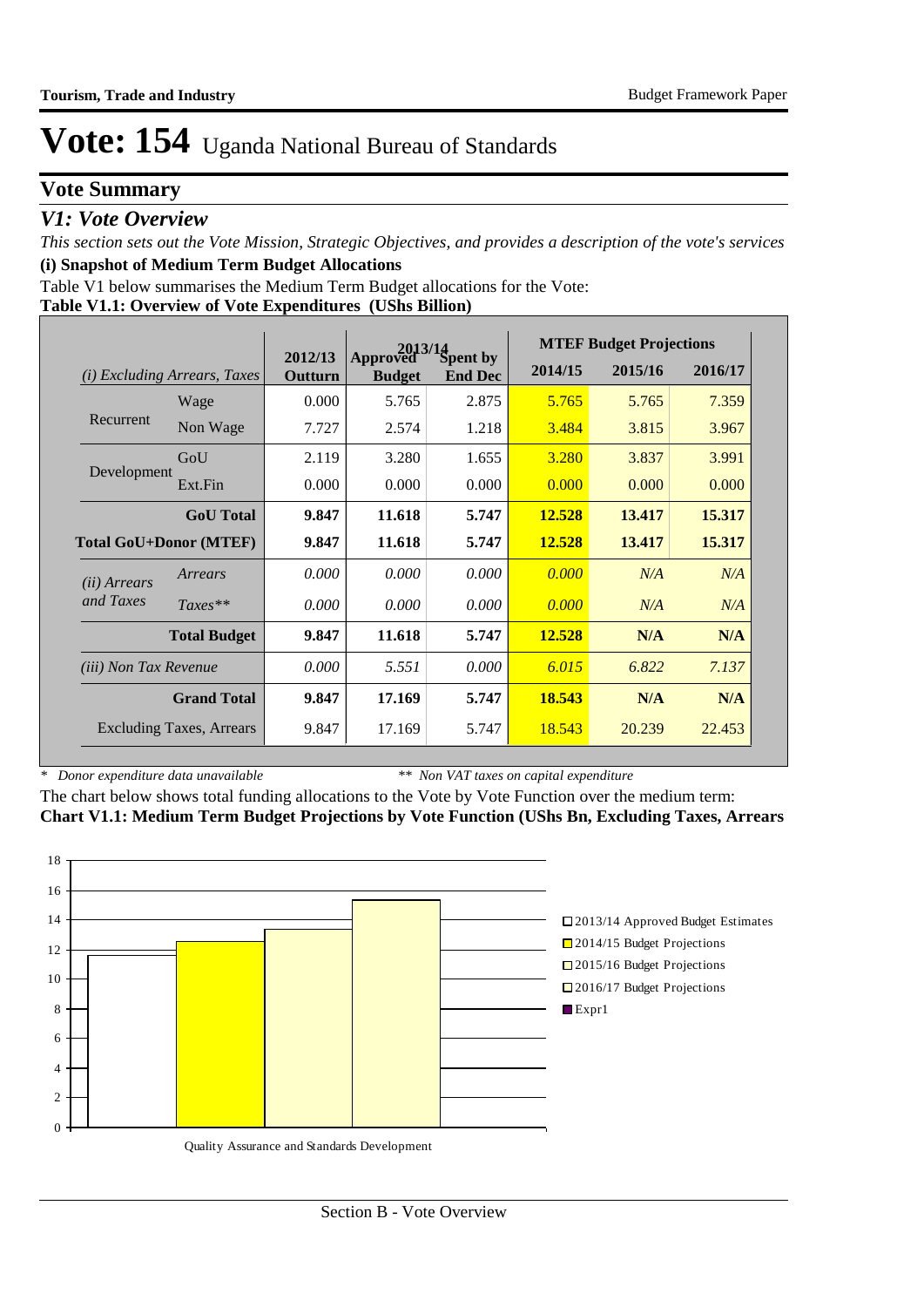### **Vote Summary**

#### **(ii) Vote Mission Statement**

The Vote's Mission Statement is:

*To provide Standards,Measurements and Conformity Assessment Services for Improved Quality of Life.*

#### **(iii) Vote Outputs which Contribute to Priority Sector Outcomes**

The table below sets out the vote functions and outputs delivered by the vote which the sector considers as contributing most to priority sector outcomes.

| <b>Table V1.2: Sector Outcomes, Vote Functions and Key Outputs</b> |                                                                                |                                                                                            |
|--------------------------------------------------------------------|--------------------------------------------------------------------------------|--------------------------------------------------------------------------------------------|
| <b>Sector Outcome 1:</b>                                           | <b>Sector Outcome 2:</b>                                                       | <b>Sector Outcome 3:</b>                                                                   |
| A Competitive and Export-oriented<br><b>Industrial Sector</b>      | <b>Improved Heritage Conservation and</b><br><b>Increased Tourism Earnings</b> | <b>Improved Competitiveness and Market</b><br><b>Access of Uganda's Goods and Services</b> |
| Vote Function: 06 52 Quality Assurance and Standards Development   |                                                                                |                                                                                            |
| <b>Outputs Contributing to Outcome 1:</b>                          | <b>Outputs Contributing to Outcome 2:</b>                                      | <b>Outputs Contributing to Outcome 3:</b>                                                  |
| None                                                               | None                                                                           | <b>Outputs Provided</b>                                                                    |
|                                                                    |                                                                                | 065202 Development of Standards                                                            |
|                                                                    |                                                                                | 065203 Quality Assurance of goods & Lab<br>Testing                                         |
|                                                                    |                                                                                | 065204 Calibration and verification of<br>equipment                                        |

### *V2: Past Vote Performance and Medium Term Plans*

*This section describes past and future vote performance, in terms of key vote outputs and plans to address sector policy implementation issues.* 

#### **(i) Past and Future Planned Vote Outputs**

#### *2012/13 Performance*

During FY 2012/13, UNBS reinstated the PVoC program. Over 120 national standards were developed and harmonised. A number of SMEs products got certified for quality. Quality monitoring activities increased. Public awareness on quality and use of standards increased. Vacant positions within UNBS structure were filled. UNBS becam a full member of ISO. Construction of Pahse 1A of UNBS Administration Block was completed.

#### *Preliminary 2013/14 Performance*

UNBS continued to pay salaries and other benefits to 240 staff. 78 national standards were developed and adopted.129 products certififed. 10 companies systems certified.172 market inspections conducted.10,313 imports inspected. 4,348 product samples tested in the laboratories. 238 equipments calibrated.187,542 instruments of weight and measures verified. Construction of Phase 1B of UNBS commenced.

| <i>Vote, Vote Function</i><br>Key Output | <b>Approved Budget and</b><br><b>Planned outputs</b>                                                         | 2013/14<br><b>Spending and Outputs</b><br><b>Achieved by End Dec</b>                                                         | 2014/15<br><b>Proposed Budget and</b><br><b>Planned Outputs</b> |
|------------------------------------------|--------------------------------------------------------------------------------------------------------------|------------------------------------------------------------------------------------------------------------------------------|-----------------------------------------------------------------|
|                                          | Vote: 154 Uganda National Bureau of Standards                                                                |                                                                                                                              |                                                                 |
|                                          | Vote Function: 0652 Quality Assurance and Standards Development                                              |                                                                                                                              |                                                                 |
| Output: 065202                           | <b>Development of Standards</b>                                                                              |                                                                                                                              |                                                                 |
| Description of Outputs:                  | 165 standards developed by<br><b>UNBS</b> Standards department<br>which is located in Kanjokya-<br>Kamwokya. | 4 standards developed by UNBS 120 standards developed,<br>Standards department which is<br>located in Kanjokya-<br>Kamwokya. | harmonized and adopted.                                         |
|                                          | 75 standards Harmonised by<br>UNBS standards department<br>which is located in Kanjokya                      | 73 standards Harmonised by<br>UNBS standards department<br>which is located in Kanjokya                                      |                                                                 |

#### **Table V2.1: Past and 201/12 Key Vote Outputs\***

Section B - Vote Overview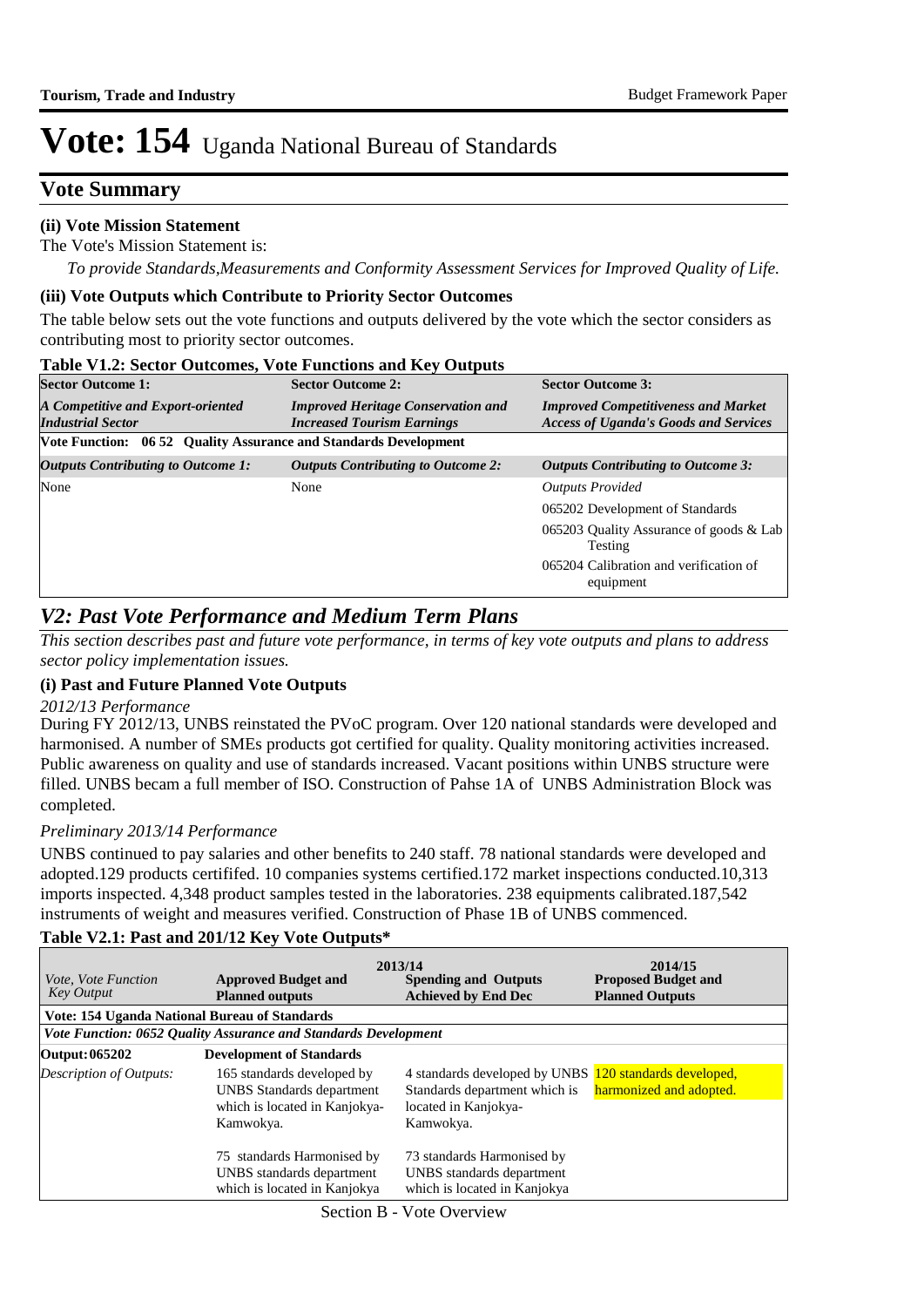## **Vote Summary**

| <i>Vote, Vote Function</i><br>Key Output                  | <b>Approved Budget and</b><br><b>Planned outputs</b>                                            | 2013/14 | <b>Spending and Outputs</b><br><b>Achieved by End Dec</b>                                                 |       | 2014/15<br><b>Proposed Budget and</b><br><b>Planned Outputs</b>                        |       |
|-----------------------------------------------------------|-------------------------------------------------------------------------------------------------|---------|-----------------------------------------------------------------------------------------------------------|-------|----------------------------------------------------------------------------------------|-------|
|                                                           | ,Kamwokya.                                                                                      |         | ,Kamwokya.                                                                                                |       |                                                                                        |       |
|                                                           | Promote atleast 10 standards                                                                    |         | Promote atleast 20 standards                                                                              |       |                                                                                        |       |
| Performance Indicators:                                   |                                                                                                 |         |                                                                                                           |       |                                                                                        |       |
| No. of standards harmonized<br>No. of standards developed |                                                                                                 |         | 73<br>4                                                                                                   |       | <b>120</b><br><b>120</b>                                                               |       |
| Output Cost: UShs Bn:                                     | 0.257                                                                                           |         | UShs Bn:                                                                                                  | 0.000 | <b>UShs Bn:</b>                                                                        | 0.204 |
| <b>Output: 065203</b>                                     | <b>Quality Assurance of goods &amp; Lab Testing</b>                                             |         |                                                                                                           |       |                                                                                        |       |
| Description of Outputs:                                   | <b>Under Quality Assurance</b><br>department key outputs are as<br>below                        |         | <b>Under Quality Assurance</b><br>department key outputs are as<br>below                                  |       | <b>Under Quality Assurance</b><br>department key outputs are as<br>below               |       |
|                                                           | 260 Product certification (Q)<br>Mark) permits issued to Large<br>companies                     |         | 97 Product certification (Q)<br>Mark) permits issued                                                      |       | <b>500 Product certification</b><br><b>Permits issued</b><br>20 Systems permits issued |       |
|                                                           | 40 Product certification (Q)<br>Mark) permits issued to SMEs                                    |         | 32 Product certification (S<br>Mark) permits issued                                                       |       | 1,000 market inspections<br>conducted                                                  |       |
|                                                           | 120 Product certification (S<br>Mark) permits issued                                            |         | 10 System certification permits<br>issued                                                                 |       | <b>Under Quality Import</b><br><b>Inspections department key</b>                       |       |
|                                                           | 40 System certification permits<br>issued                                                       |         | 1 Regional harmonisation of QA outputs are as below<br>activities meetings<br>172 Consumer product safety |       | 50,000 import consignments<br>inspected.                                               |       |
|                                                           | 40 Surveillance audits for<br>compliance                                                        |         | (market) inspections<br><b>Under Quality Import</b>                                                       |       | <b>Under Testing department key</b><br>outputs are as below                            |       |
|                                                           | 8 Sector specific<br>seminars/workshops/meetings<br>(sum)                                       |         | Inspections department key<br>outputs are as below                                                        |       | 7,200 samples tested by UNBS<br>Testing department in nakawa                           |       |
|                                                           | 4 Regional harmonisation of QA inspected.<br>activities meetings                                |         | 10,313 import consignments                                                                                |       | head office<br>24 Proficiency tests samples                                            |       |
|                                                           |                                                                                                 |         | 164 Samples of imported goods                                                                             |       | tested                                                                                 |       |
|                                                           | 750 Consumer product safety<br>(market) inspections                                             |         | 125 Consignments of imports<br>verified and cleared under Pre-                                            |       | 2 Products for Proficiency<br>testing services                                         |       |
|                                                           | <b>Under Quality Import</b><br>Inspections department key<br>outputs are as below               |         | Export Verification of<br>Conformity (PVOC)                                                               |       | 1 more laboratory accredited                                                           |       |
|                                                           | 50,000 import consignments<br>inspected.                                                        |         | 4 Sensitization Seminars on<br><b>PVOC</b>                                                                |       | 2 Labs to maintain accreditation                                                       |       |
|                                                           | 800 Samples of imported goods                                                                   |         | 1 Meetings on Regional<br>harmonisation of import<br>inspection regulations                               |       |                                                                                        |       |
|                                                           | 500 Consignments of imports<br>verified and cleared under Pre-<br><b>Export Verification of</b> |         | <b>Under Testing:</b>                                                                                     |       |                                                                                        |       |
|                                                           | Conformity (PVOC)                                                                               |         | 2,174 Samples to be tested.                                                                               |       |                                                                                        |       |
|                                                           | 10 Sensitization Seminars on<br><b>PVOC</b>                                                     |         | Materials laboratory prepared<br>for internal audit.                                                      |       |                                                                                        |       |

Section B - Vote Overview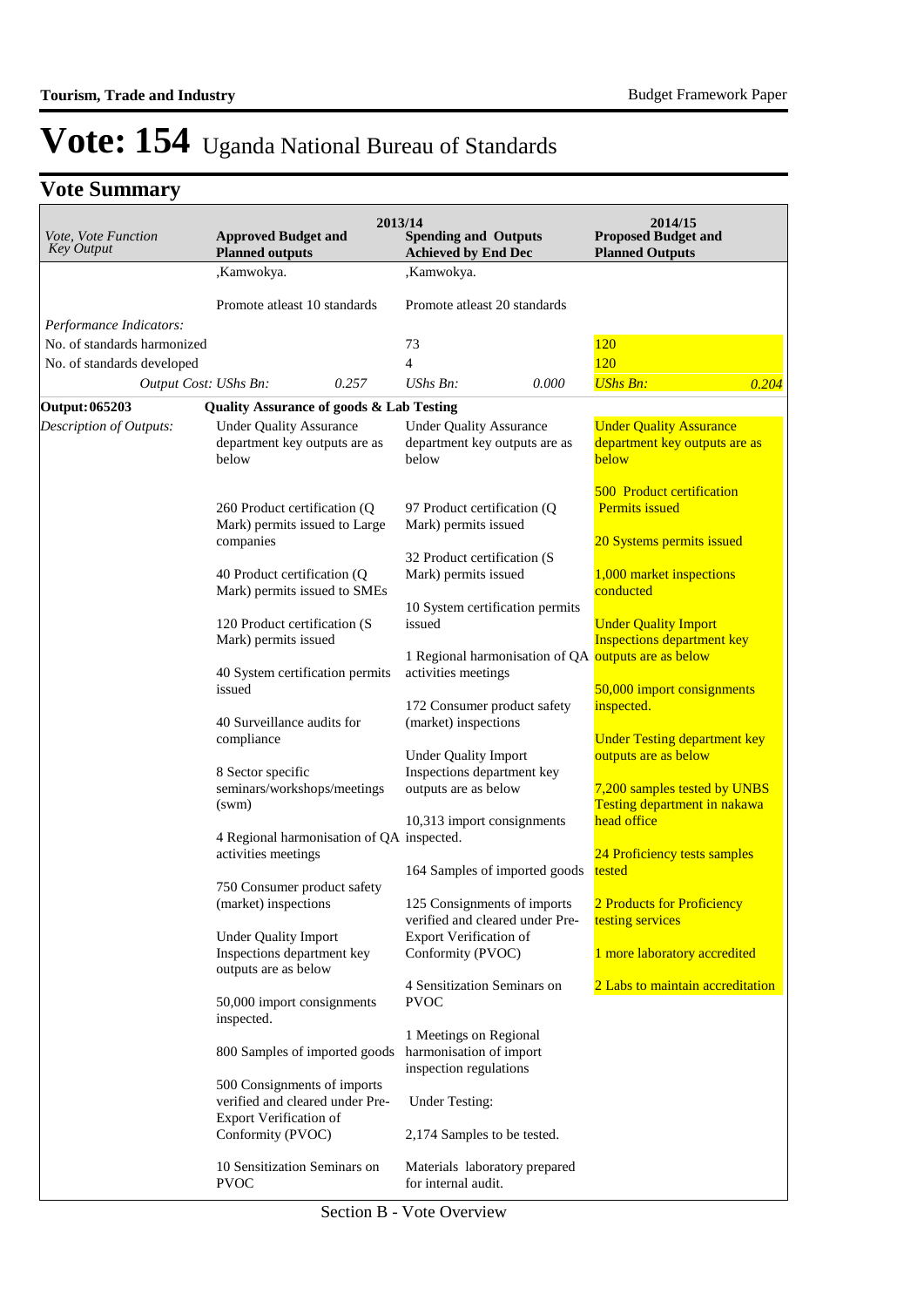## **Vote Summary**

| Vote, Vote Function<br><b>Key Output</b>        | <b>Approved Budget and</b><br><b>Planned outputs</b>                        |       | 2013/14<br><b>Spending and Outputs</b><br><b>Achieved by End Dec</b> |       | 2014/15<br><b>Proposed Budget and</b><br><b>Planned Outputs</b> |
|-------------------------------------------------|-----------------------------------------------------------------------------|-------|----------------------------------------------------------------------|-------|-----------------------------------------------------------------|
|                                                 | 8 Meetings on Regional<br>harmonisation of import<br>inspection regulations |       | 6 Proficiency Testing samples<br>tested.                             |       |                                                                 |
|                                                 | Under Testing department key<br>outputs are as below                        |       |                                                                      |       |                                                                 |
|                                                 | 6000 samples tested by UNBS<br>Testing department in nakawa<br>head office  |       |                                                                      |       |                                                                 |
|                                                 | 10 Proficiency tests by testing<br>dept                                     |       |                                                                      |       |                                                                 |
|                                                 | 1 more laboratory accredited                                                |       |                                                                      |       |                                                                 |
|                                                 | <b>Under Testing:</b>                                                       |       |                                                                      |       |                                                                 |
|                                                 | 6,000 Samples to be tested.                                                 |       |                                                                      |       |                                                                 |
|                                                 | Materials and Electrical<br>laboratories to be pre-audited.                 |       |                                                                      |       |                                                                 |
|                                                 | 24 Proficiency Testing samples<br>tested.                                   |       |                                                                      |       |                                                                 |
|                                                 | Provision of Proficiency Testing<br>services for 2 products.                |       |                                                                      |       |                                                                 |
| Performance Indicators:                         |                                                                             |       |                                                                      |       |                                                                 |
| No. of samples tested                           |                                                                             |       | 2174                                                                 |       | 7200                                                            |
| No. of Products certified                       |                                                                             |       | 129                                                                  |       | 500                                                             |
| No. of imported goods<br>consignments inspected |                                                                             |       | 10313                                                                |       | 50000                                                           |
| Output Cost: UShs Bn:                           |                                                                             | 1.027 | UShs Bn:                                                             | 0.071 | <b>UShs Bn:</b><br>1.009                                        |
| Output: 065204                                  | Calibration and verification of equipment                                   |       |                                                                      |       |                                                                 |
| Description of Outputs:                         | Under Legal Metrology:                                                      |       | and measures verified by Legal                                       |       | 187,542 instruments for weights <b>Under Legal Metrology:</b>   |
|                                                 | 537,517 instruments for weights                                             |       | Metrology dept of UNBS.                                              |       | 540,000 instruments of weights                                  |
|                                                 | and measures verified by Legal<br>Metrology dept of UNBS.                   |       | Country wide verification tours<br>and inspections of equipment      |       | and measures verified                                           |
|                                                 | Country wide verification tours<br>and inspections of equipment             |       | used in trade.                                                       |       | <b>Under National Metrology:</b>                                |
|                                                 | used in trade.                                                              |       | goods                                                                |       | 651 Inspections of pre-packaged Calibration of 1,800 equipment  |
|                                                 | 3,360 Inspections of pre-                                                   |       |                                                                      |       | <b>8 Measurement Inter-</b>                                     |
|                                                 | packaged goods                                                              |       | 1 Cases investigated &<br>prosecutions done                          |       | comparisons                                                     |
|                                                 | 20 Cases investigated $\&$                                                  |       |                                                                      |       | 8 reference standards calibrated                                |
|                                                 | prosecutions done                                                           |       | 1 Meetings on Regional                                               |       |                                                                 |
|                                                 |                                                                             |       | harmonisation of Legal                                               |       | 10 meetings for regional                                        |
|                                                 | 6 Meetings on Regional<br>harmonisation of Legal                            |       | Metrology activities                                                 |       | harmonisation of Industrial<br><b>Metrology activities</b>      |
|                                                 | Metrology activities                                                        |       | <b>Under National Metrology:</b>                                     |       |                                                                 |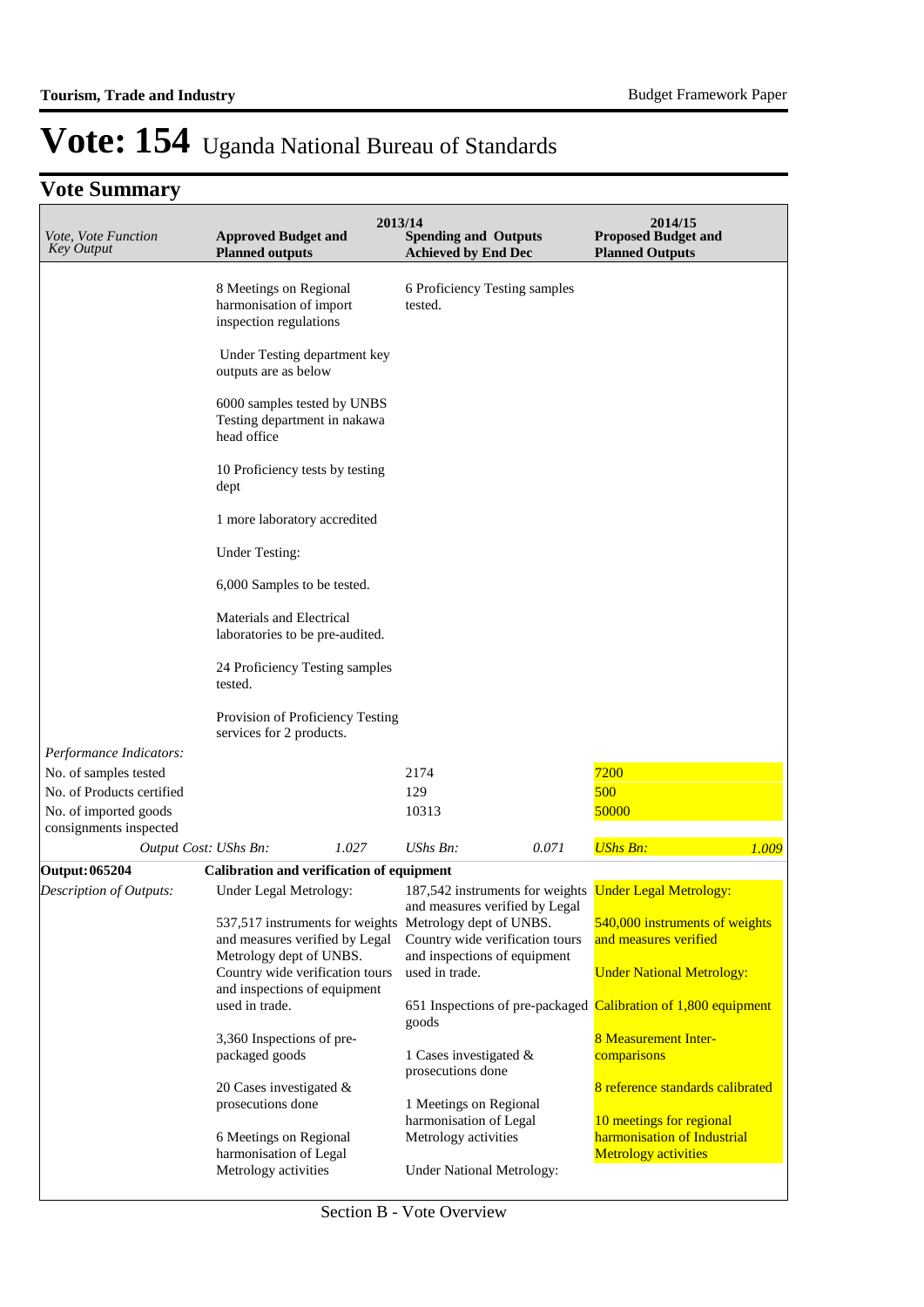## **Vote Summary**

| <i>Vote, Vote Function</i><br><b>Key Output</b> | <b>Approved Budget and</b><br><b>Planned outputs</b> |       | 2013/14<br><b>Spending and Outputs</b><br><b>Achieved by End Dec</b> |                                | 2014/15<br><b>Proposed Budget and</b><br><b>Planned Outputs</b> |        |
|-------------------------------------------------|------------------------------------------------------|-------|----------------------------------------------------------------------|--------------------------------|-----------------------------------------------------------------|--------|
|                                                 | <b>Under National Metrology:</b>                     |       | Calibration of 238 equipment                                         |                                |                                                                 |        |
|                                                 | Calibration of 1,790 equipment                       |       |                                                                      | 1 Measurement Inter-comparison |                                                                 |        |
|                                                 | 10 Measurement Inter-<br>comparisons                 |       | 2 Meetings on Industrial<br>Metrology activities                     |                                |                                                                 |        |
|                                                 | 8 Meetings on Industrial<br>Metrology activities     |       |                                                                      |                                |                                                                 |        |
| Performance Indicators:                         |                                                      |       |                                                                      |                                |                                                                 |        |
| No. of NML laboratories to                      |                                                      |       | $\Omega$                                                             |                                | $\Omega$                                                        |        |
| be accredited<br>No. of instruments for         |                                                      |       | 187542                                                               |                                | 540000                                                          |        |
| weights and measures verified                   |                                                      |       |                                                                      |                                |                                                                 |        |
| No. of equipment calibrated                     |                                                      |       | 238                                                                  |                                | 1800                                                            |        |
| Output Cost: UShs Bn:                           |                                                      | 0.777 | $UShs Bn$ :                                                          | 0.000                          | <b>UShs Bn:</b>                                                 | 0.888  |
| <b>Vote Function Cost</b>                       | <b>UShs Bn:</b>                                      |       | 17.169 UShs Bn:                                                      |                                | 5.747 <i>UShs Bn:</i>                                           | 18.543 |
| <b>Cost of Vote Services:</b>                   | $UShs Bn$ :                                          |       | $17.169$ UShs Bn:                                                    |                                | 5.747 <mark>UShs Bn:</mark>                                     | 18.543 |

*\* Excluding Taxes and Arrears*

| 2014/15 Planned Outputs                               |                    |
|-------------------------------------------------------|--------------------|
| Planned outputs for FY 2013/14 include the following; |                    |
| Provision of salaries and other benefits to 240       |                    |
| staff.                                                | Development and    |
| harmonization of 120 national standards.              |                    |
| Certification of 500                                  |                    |
| products.                                             |                    |
| Certification of 20 quality management                |                    |
| systems.                                              |                    |
| 1,000 Market inspections                              |                    |
| conducted.                                            |                    |
| 50,0000 imports inspected for                         |                    |
| quality.                                              | 7200               |
| product samples tested in the                         |                    |
| Laboratories.                                         | Accreditation of 3 |
| Laboratories                                          |                    |
| maintained.                                           | 1,800              |
| equipments                                            |                    |
| calibrated.                                           |                    |
| 540,000 instruments of wieghts and measures verified. |                    |

### **Table V2.2: Past and Medum Term Key Vote Output Indicators\***

|                                                                 |                           | 2013/14          |                                     | <b>MTEF Projections</b> |         |         |
|-----------------------------------------------------------------|---------------------------|------------------|-------------------------------------|-------------------------|---------|---------|
| <i>Vote Function Key Output</i><br><b>Indicators and Costs:</b> | 2012/13<br><b>Outturn</b> | Approved<br>Plan | <b>Outturn by</b><br><b>End Dec</b> | 2014/15                 | 2015/16 | 2016/17 |
| Vote: 154 Uganda National Bureau of Standards                   |                           |                  |                                     |                         |         |         |
| Vote Function:0652 Quality Assurance and Standards Development  |                           |                  |                                     |                         |         |         |
| No. of standards developed                                      |                           |                  |                                     | 120                     | 120     | 120     |
| No. of standards harmonized                                     |                           |                  | 73                                  | 120                     | 120     | 120     |
|                                                                 |                           |                  |                                     |                         |         |         |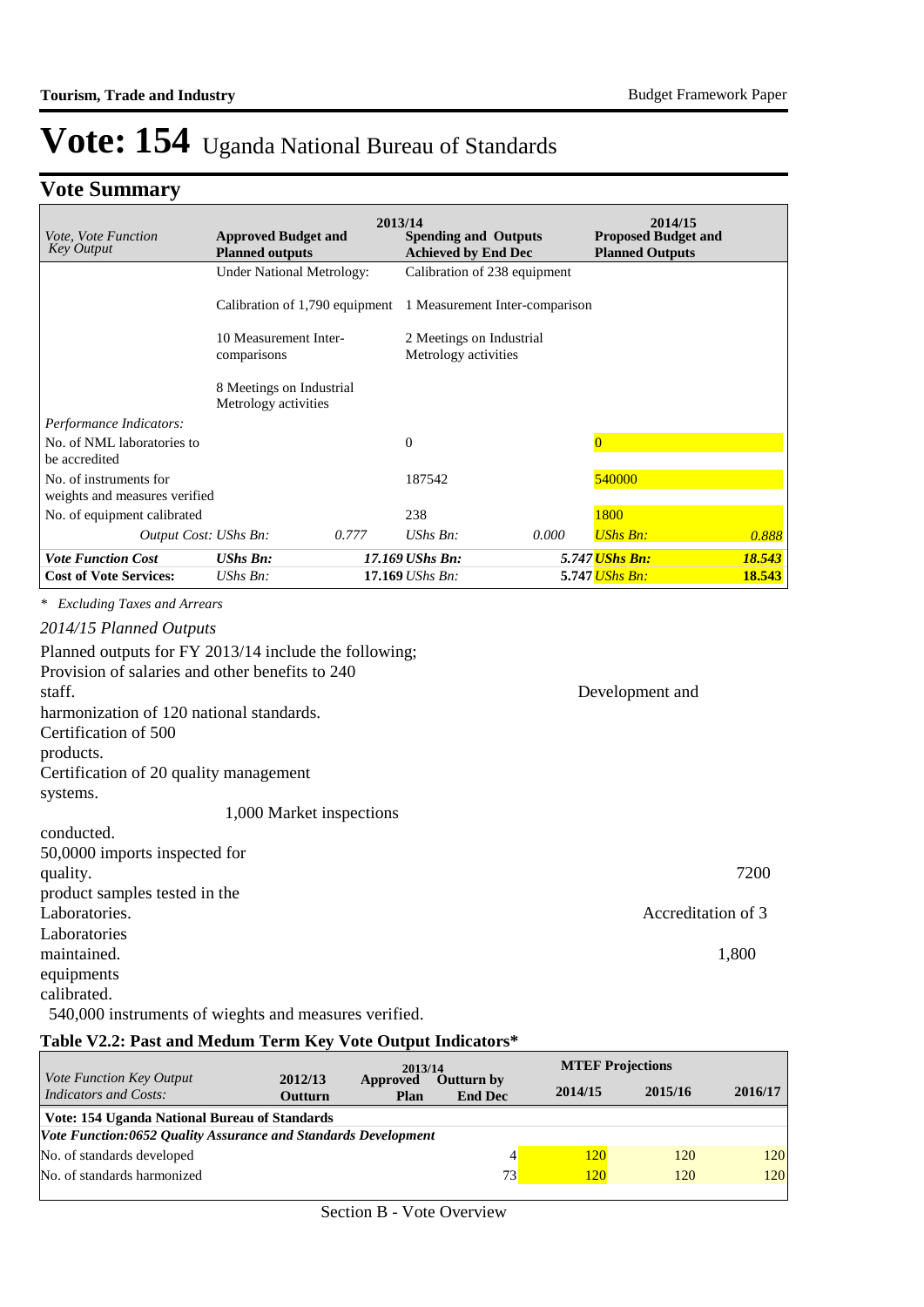### **Vote Summary**

|                                                                 |                    | 2013/14                 |                                     |         | <b>MTEF Projections</b> |                |
|-----------------------------------------------------------------|--------------------|-------------------------|-------------------------------------|---------|-------------------------|----------------|
| <i>Vote Function Key Output</i><br><b>Indicators and Costs:</b> | 2012/13<br>Outturn | <b>Approved</b><br>Plan | <b>Outturn by</b><br><b>End Dec</b> | 2014/15 | 2015/16                 | 2016/17        |
| No. of imported goods consignments<br>inspected                 |                    |                         | 10313                               | 50000   | 50000                   | 50000          |
| No. of Products certified                                       |                    |                         | 129                                 | 500     | 500                     | 500            |
| No. of samples tested                                           |                    |                         | 2174                                | 7200    | 7200                    | 7200           |
| No. of equipment calibrated                                     |                    |                         | 238                                 | 1800    | 1800                    | 1800           |
| No. of instruments for weights and<br>measures verified         |                    |                         | 187542                              | 540000  | 540000                  | 540000         |
| No. of NML laboratories to be<br>accredited                     |                    |                         | 0                                   |         | $\mathbf{0}$            | $\overline{0}$ |
| <b>Vote Function Cost (UShs bn)</b>                             | 9.847              | 17.169                  | 5.747                               | 18.543  | 20.239                  | 22.453         |
| Cost of Vote Services (UShs Bn)                                 | 9.847              | 17.169                  | 5.747                               | 18.543  | 20.239                  | 22.453         |

#### *Medium Term Plans*

UNBS will continue with the constrution of its new home at Bweyogerere as it seeks addtional resources for the construction of modern laboratory infrastructure. It will aslo intensify countrywide public awareness compaign on issues of quality and use of standards.

#### **(ii) Efficiency of Vote Budget Allocations**

UNBS is satisfied with the level of efficiency and value for money so far and will maintain or improve where necessary. UNBS is committed to follow PPDA regulations for all procurements and ensure effective contract management.

#### **Table V2.3: Allocations to Key Sector and Service Delivery Outputs over the Medium Term**

|                                 | $(i)$ Allocation (Shs Bn) |                                 |     |               | $(ii)$ % Vote Budget |          |                                 |         |
|---------------------------------|---------------------------|---------------------------------|-----|---------------|----------------------|----------|---------------------------------|---------|
| <b>Billion Uganda Shillings</b> |                           | 2013/14 2014/15 2015/16 2016/17 |     |               |                      |          | 2013/14 2014/15 2015/16 2016/17 |         |
| <b>Key Sector</b>               | 2.1                       |                                 |     | $4.6^{\circ}$ | $12.0\%$             | $11.3\%$ | $10.4\%$                        | 20.6%   |
| Service Delivery                | 1.8                       | 1.9                             | 1.9 | 1.6           | $10.5\%$             | $10.2\%$ | 9.5%                            | $7.2\%$ |

Major assumption is that the approved budgeted will be fully disbursed during the FY Major justification for construction of Home is as below:

\* Presently, UNBS scartered over Kampala City at four locations and this has contributed to the high administration costs.

\* Completion of UNBS new home will release funds hitherto spent on rent to implement critical activities now underfunded.

\* The new home will provide a suitable environment to improve service delivery to the public and private sector.

\* The planned increment of staff salaries will motivate and improve staff performance.

#### **Table V2.4: Key Unit Costs of Services Provided and Services Funded (Shs '000)**

| <b>Unit Cost</b>   | Actual  | <b>Planned</b> | <b>Actual</b> | <b>Proposed</b> | <b>Costing Assumptions and Reasons for</b> |
|--------------------|---------|----------------|---------------|-----------------|--------------------------------------------|
| <b>Description</b> | 2012/13 | 2013/14        | by Sept       | 2014/15         | any Changes and Variations from Plan       |
|                    |         |                |               |                 |                                            |

*Vote Function:0652 Quality Assurance and Standards Development* Administration

#### **(iii) Vote Investment Plans**

UNBS is concerned that at the present levels of funding (i.e. shs2.5 bllion per year), it may take almost 20 years to complete the construction. Government is urged to review the ceiling to at least shs5.0 billion per year to quicken the project completion.

#### **Table V2.5: Allocations to Capital Investment over the Medium Term**

|--|

Section B - Vote Overview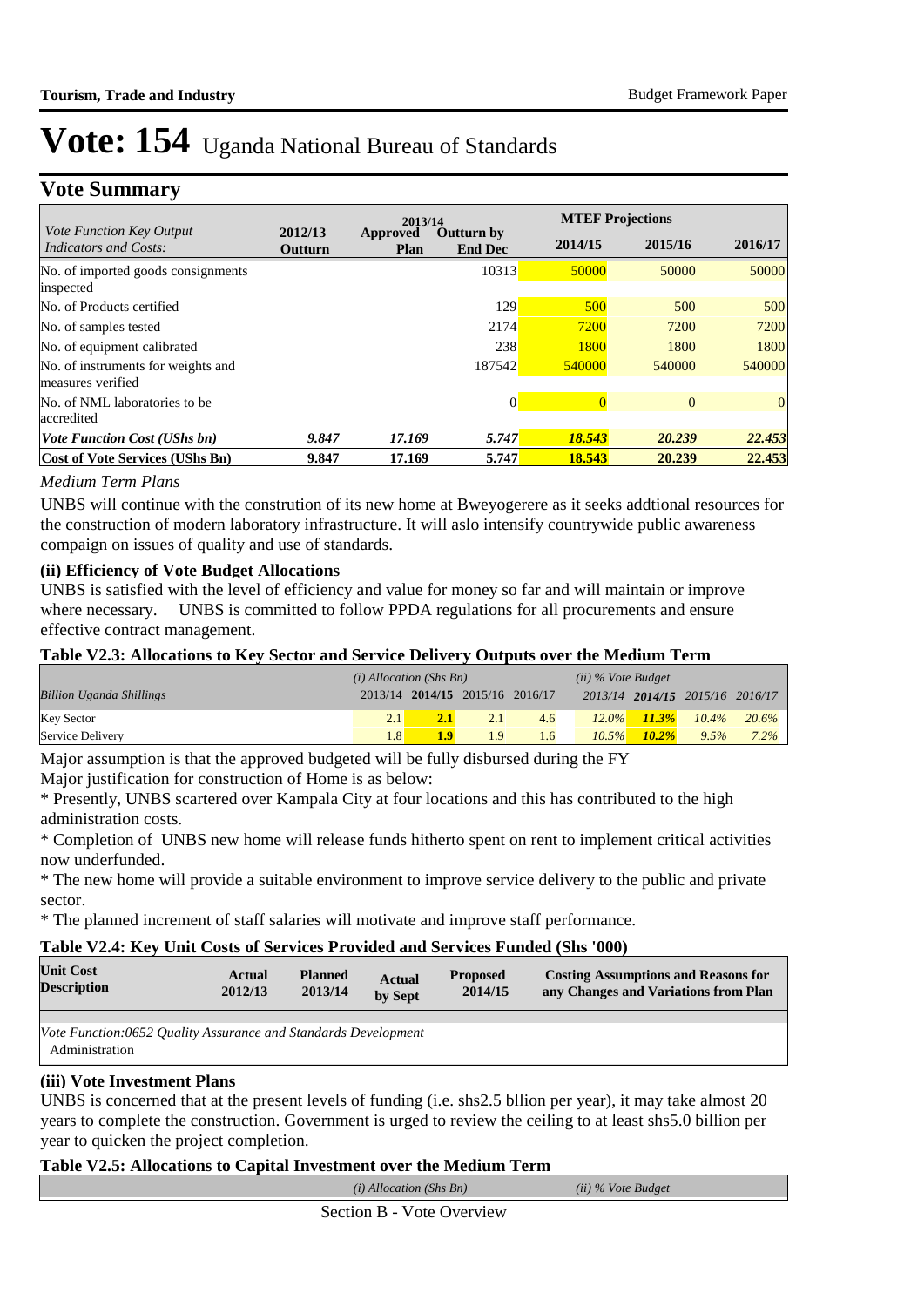## **Vote Summary**

| <b>Billion Uganda Shillings</b>           |       | 2013/14 2014/15 2015/16 2016/17 |      |      |           |              | 2013/14 2014/15 2015/16 2016/17 |               |
|-------------------------------------------|-------|---------------------------------|------|------|-----------|--------------|---------------------------------|---------------|
| Consumption Expendture (Outputs Provided) | 12.8  | 14.5                            | 15.3 | 18.0 | 74.6%     | <b>78.4%</b> | 75.8%                           | 80.2%         |
| Grants and Subsidies (Outputs Funded)     | 0.1   | 0.2                             | 0.0  | 0.0  | $0.6\%$   | $1.2\%$      | $0.2\%$                         | $0.2\%$       |
| Investment (Capital Purchases)            | 4.3   | 3.8                             | 4.9  | 4.4  | 24.8%     | $20.4\%$     | $24.0\%$                        | $19.6\%$      |
| <b>Grand Total</b>                        | 17.27 | 18.5                            | 20.2 | 22.5 | $100.0\%$ | $100.0\%$    |                                 | 100.0% 100.0% |

The major capital expenditure in the FY will be for construction of the UNBS Home at Bweyogerere that has been on-going for over one year now. This is a three-phased construction project estimated to cost shs44.5 billion and the first phase (Administration block) is scheduled for completion in FY 2014/15.

#### **Table V2.6: Major Capital Investments**

| <b>Project, Programme</b>                                                                                                        | 2013/14                                               | 2014/15                                                                                                            |                                                                                                                     |
|----------------------------------------------------------------------------------------------------------------------------------|-------------------------------------------------------|--------------------------------------------------------------------------------------------------------------------|---------------------------------------------------------------------------------------------------------------------|
| <b>Vote Function Output</b><br><b>Approved Budget, Planned</b><br><b>Outputs (Quantity and Location)</b><br><b>UShs Thousand</b> |                                                       | <b>Actual Expenditure and</b><br><b>Outputs by September</b><br>(Quantity and Location)                            | <b>Proposed Budget, Planned</b><br><b>Outputs (Quantity and Location)</b>                                           |
| <b>Project 0253 Support to UNBS</b>                                                                                              |                                                       |                                                                                                                    |                                                                                                                     |
| 065272 Government<br><b>Buildings and</b><br><b>Administrative</b><br><b>Infrastructure</b>                                      | Completion of Phase 1B of<br>UNBS home in Bweyogerere | Phase 1B commenced and the<br>advance payment was done.<br>Completion date for Phase 1B is<br>February/March 2014. | Construction of Phase 1C of<br><b>UNBS Office Block at Plot</b><br>2-12 ByPass Link Bweyogerere<br>Industrial Park. |
| Total                                                                                                                            | 3,320,000                                             | 657,520                                                                                                            | 3,020,000                                                                                                           |
| <b>GoU</b> Development                                                                                                           | 2,720,000                                             | 657,520                                                                                                            | 2,520,000                                                                                                           |
| <b>External Financing</b>                                                                                                        | 0                                                     | 0                                                                                                                  | 0                                                                                                                   |
| <b>NTR</b>                                                                                                                       | 600,000                                               | 0                                                                                                                  | 500,000                                                                                                             |

#### **(iv) Vote Actions to improve Priority Sector Outomes**

UNBS Act was amended during FY2013/14 and this will strengthen the Bureau's mandate of standards development , promotion and enforcement.

#### **Table V2.7: Priority Vote Actions to Improve Sector Performance**

| 2013/14 Planned Actions:                                                                    | 2013/14 Actions by Sept: | 2014/15 Planned Actions: | <b>MT Strategy:</b> |  |  |  |  |  |
|---------------------------------------------------------------------------------------------|--------------------------|--------------------------|---------------------|--|--|--|--|--|
| Sector Outcome 3: Improved Competitiveness and Market Access of Uganda's Goods and Services |                          |                          |                     |  |  |  |  |  |
| Vote Function: 06.52 Ouality Assurance and Standards Development                            |                          |                          |                     |  |  |  |  |  |
| VF Performance Issue:                                                                       |                          |                          |                     |  |  |  |  |  |
|                                                                                             |                          |                          |                     |  |  |  |  |  |

## *V3 Proposed Budget Allocations for 2014/15 and the Medium Term*

*This section sets out the proposed vote budget allocations for 2014/15 and the medium term, including major areas of expenditures and any notable changes in allocations.* 

#### **Table V3.1: Past Outturns and Medium Term Projections by Vote Function\***

|                                                  |                           | 2013/14                |                                    | <b>MTEF Budget Projections</b> |         |         |
|--------------------------------------------------|---------------------------|------------------------|------------------------------------|--------------------------------|---------|---------|
|                                                  | 2012/13<br><b>Outturn</b> | Appr.<br><b>Budget</b> | <b>Spent by</b><br><b>End Sept</b> | 2014/15                        | 2015/16 | 2016/17 |
| Vote: 154 Uganda National Bureau of Standards    |                           |                        |                                    |                                |         |         |
| 0652 Ouality Assurance and Standards Development | 9.847                     | 17.169                 | 2.783                              | 18.543                         | 20.239  | 22.453  |
| <b>Total for Vote:</b>                           | 9.847                     | 17.169                 | 2.783                              | 18.543                         | 20.239  | 22.453  |

#### **(i) The Total Budget over the Medium Term**

Details provided in the Estimates

#### **(ii) The major expenditure allocations in the Vote for 2014/15**

This expenditure item underlines UNBS resolve to effectively control the inflow of substandard goods onto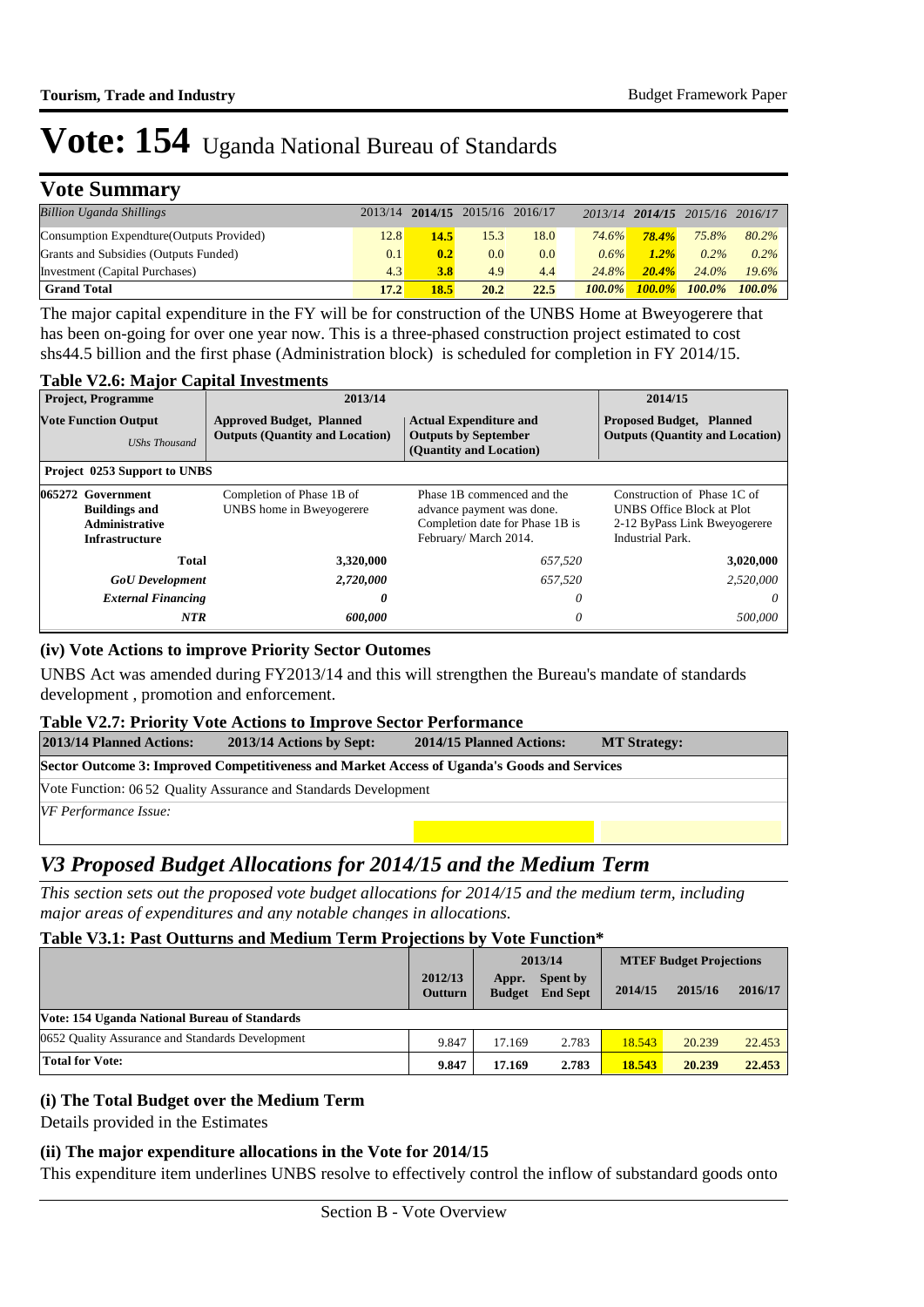### **Vote Summary**

the local market. UNBS will continue with construction of its new home, quality monitoring activities and increased public awareness on quality and use of standards.

#### **(iii) The major planned changes in resource allocations within the Vote for 2014/15**

There is a provison for modest salary increment under NTR to motivate staff whose salaries have been stagnant for a long time.

#### **Table V3.2: Key Changes in Vote Resource Allocation**

|                 | 2014/15                                                                      |                                                                | <b>Changes in Budget Allocations and Outputs from 2013/14 Planned Levels:</b><br>2015/16 | 2016/17  | <b>Justification for proposed Changes in</b><br><b>Expenditure and Outputs</b> |  |  |  |
|-----------------|------------------------------------------------------------------------------|----------------------------------------------------------------|------------------------------------------------------------------------------------------|----------|--------------------------------------------------------------------------------|--|--|--|
|                 |                                                                              | Vote Function:0601 Ouality Assurance and Standards Development |                                                                                          |          |                                                                                |  |  |  |
| Output:         | 0652 01 Administration                                                       |                                                                |                                                                                          |          |                                                                                |  |  |  |
| <b>UShs Bn:</b> |                                                                              | $1.670$ UShs Bn:                                               | $2.368$ UShs Bn:                                                                         | 2.516    |                                                                                |  |  |  |
| Output:         |                                                                              | 0652 04 Calibration and verification of equipment              |                                                                                          |          |                                                                                |  |  |  |
| <b>UShs Bn:</b> |                                                                              | $0.111$ UShs Bn:                                               | $0.137$ UShs Bn:                                                                         | $-0.259$ |                                                                                |  |  |  |
| Output:         | 0652 51 Membership to International Organisations (ISO, ARSO, OIML, SADCMET) |                                                                |                                                                                          |          |                                                                                |  |  |  |
| <b>UShs Bn:</b> |                                                                              | 0.130 UShs Bn:                                                 | $-0.053$ UShs Bn:                                                                        | $-0.053$ |                                                                                |  |  |  |
| Output:         | 0652 72 Government Buildings and Administrative Infrastructure               |                                                                |                                                                                          |          |                                                                                |  |  |  |
| <b>UShs Bn:</b> |                                                                              | $-0.300$ UShs Bn:                                              | $-0.284$ UShs Bn:                                                                        | $-0.244$ |                                                                                |  |  |  |
| Output:         | 0652 77 Purchase of Specialised Machinery & Equipment                        |                                                                |                                                                                          |          |                                                                                |  |  |  |
| <b>UShs Bn:</b> |                                                                              | -0.303 UShs Bn:                                                | $-0.082$ UShs Bn:                                                                        | 0.009    |                                                                                |  |  |  |

### *V4: Vote Challenges for 2014/15 and the Medium Term*

*This section sets out the major challenges the vote faces in 2014/15 and the medium term which the vote has been unable to address in its spending plans.*

The construction of the Home at Bweyogerere is gross underfunded.

Lack of funds to implement the Presidential Directive on Single Customs Territory in Mombasa. Old and few Vehicles for Field Monitoring and market surveillance. The staffing which has surveillance and the staffing which has surveillance. constrained expansion of UNBS services to other parts of the country. Accumulated arrears for statutory obligations and other suppliers. Low and stagnant staff salaries

which have not been reviewed for the last 4 years.

### **Table V4.1: Additional Output Funding Requests**

| <b>Additional Requirements for Funding and</b><br><b>Outputs in 2014/15:</b>                                                                                                                                                                                                                                                                                                                                                                                                   | <b>Justification of Requirement for</b><br><b>Additional Outputs and Funding</b>                                                                                                                                                                                                                                                                                                                                                                                                                |  |  |  |
|--------------------------------------------------------------------------------------------------------------------------------------------------------------------------------------------------------------------------------------------------------------------------------------------------------------------------------------------------------------------------------------------------------------------------------------------------------------------------------|-------------------------------------------------------------------------------------------------------------------------------------------------------------------------------------------------------------------------------------------------------------------------------------------------------------------------------------------------------------------------------------------------------------------------------------------------------------------------------------------------|--|--|--|
| Vote Function:0603 Quality Assurance and Standards Development<br>0652 03 Quality Assurance of goods & Lab Testing<br>Output:                                                                                                                                                                                                                                                                                                                                                  |                                                                                                                                                                                                                                                                                                                                                                                                                                                                                                 |  |  |  |
| UShs Bn:<br>14.415<br>• Eliminating substandard Goods on the local market (UShs.<br>18.340 billion) as also agreed at recent Cabinet Retreat on<br><b>Government Annual Performance Report FY 2012/13</b><br>Construction of modern labs, intensification of product<br>certfication scheme - 1,000 products, laboratory testing-<br>10,000 tests, and market surveillance - 500 inspections to<br>support local manufacturers and eradicate substandard goods<br>respectively | Modern labs and extension of services to cover whole country<br>would facilitate support to the industrialisation effort for<br>increased manufacturing output through improvements in quality<br>and fair trade practices; intensification of market and factory<br>inspections to ensure quality products on the market-this would<br>ensure that households get value for their money, and thus<br>preserve their incomes and enjoy impoved health due to<br>consumption of quality products |  |  |  |